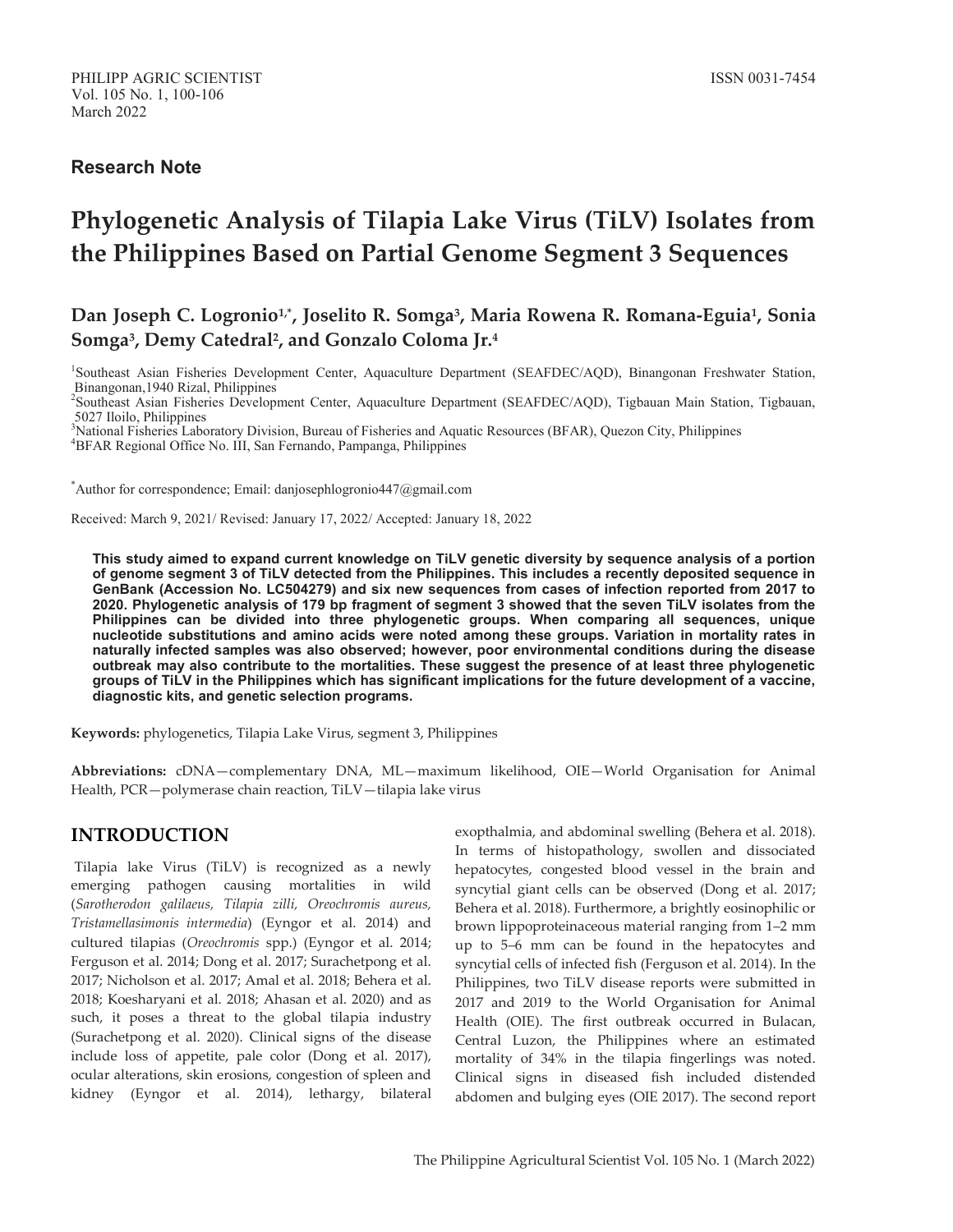covered 3 cases in Pampanga, also in Central Luzon and Batangas, a province in Southern Luzon where TiLV was detected both in fingerlings and adult fish. No mortalities nor clinical signs were observed in the infected fish in Pampanga. However, in Batangas, bulging of eyes, distended abdomen, and erratic swimming behavior were noted (OIE 2019).

A challenging area in TiLV genetics and epidemiology is the lack of genetic information particularly for isolates detected in countries with reported cases of infection. TiLV has a negative-sense RNA genome consisting of 10 segments and the genome size is 10,323 nucleotides (Bacharach et al. 2016). Segment 1 which is the largest has a weak sequence homology to the polymerase subunit (PB1) of influenza C virus while the other segments showed no homology to other viruses (Kembou Tsofack et al. 2017). Segment 3 is 1,371 bp with an open reading frame (ORF) of 419 amino acids (Acharya et al. 2019). In this study, the amplification targets are located within the ORF of segment 3 using primers described by Dong et al. (2017). Genomic information will give important insights into the genetic relationship between isolates and the variation in virulence which may elucidate the differences observed in clinical signs and host susceptibilities (Surachetpong et al. 2020). In the Philippines, so far there is only one partial TiLV gene sequence (Accession No. LC504279) deposited in GenBank and there has been no in-depth molecular analysis on the same. In this research, we investigated the partial segment 3 sequences of seven TiLV isolates from the Philippines. This includes the recently deposited sequence in GenBank and six new sequences from cases of infection reported from 2017 to 2020. The main aim of our study is to expand the current knowledge on TiLV genetic diversity.

### **MATERIALS AND METHODS**

Seven positive samples were collected from various provinces in the Philippines (Fig. 1). These were obtained from diagnostic investigations of tilapia disease (Agusan del Sur, Angat Dam - Isolate 1, Angat Dam – Isolate 2, Pulilan), screening for health certificate or prior to stocking (Calauan, Nueva Ecija), and wild fish monitoring (Laguna de Bay). All of these were sampled and sequenced by the researchers except Pulilan in which the sequence and some of the epidemiological information were retrieved from from GenBank and OIE (2017), respectively.

The epidemiological data on the isolates are summarized in Table 1. Samples from Angat Dam, Calauan, and Agusan del Sur were initially tested positive for TiLV using insulated isothermal PCR (iiPCR) (GeneReach Biotechnology Corp.). Total nucleic acids were isolated using PetNAD Nucleic Acid Co-prep kit (GeneReach Biotechnology Corp.) and were further processed for reverse transcription (SensiFAST cDNA Synthesis Kit, Bioline Reagents Ltd.) followed by seminested PCR using Vivantis Technologies Sdn. Bhd. (Selangor Darul Ehsan, Malaysia) according to the method described by Dong et al. (2017). For the samples from Laguna de Bay and Nueva Ecija, nucleic acids were extracted using TRIzol reagent (Thermo Fisher Scientific) and tested using the same PCR protocol. Amplicons (250 bp) were submitted to 1st BASE DNA Sequencing Services (1st Base Laboratories, Kuala Lumpur, Malaysia) for gel purification and unidirectional Sanger sequencing. The chromatogram was viewed, edited, and checked for miscalled nucleotides using Sequence Scanner Version 2 (Applied Biosystems). Sequences (179 bp) from this study were aligned with the sequences of isolates from other countries (as downloaded from GenBank; www.ncbi.nlm.nih.gov/genbank) using ClustalW in BioEdit (Hall 1999). Ends of multiple sequence alignment were further trimmed using MEGA 6 (Tamura et al. 2013) and visualized employing BOXSHADE 3.21 (https://embnet.vital-it.ch/software/ BOX\_form.html). A Maximum Likelihood (ML) phylogenetic tree was constructed using PhyML (Guindon and Gascuel 2003) based on the best-fit



**Fig. 1. Map of the Philippines highlighting the sampling sites for TiLV isolates used in this study.**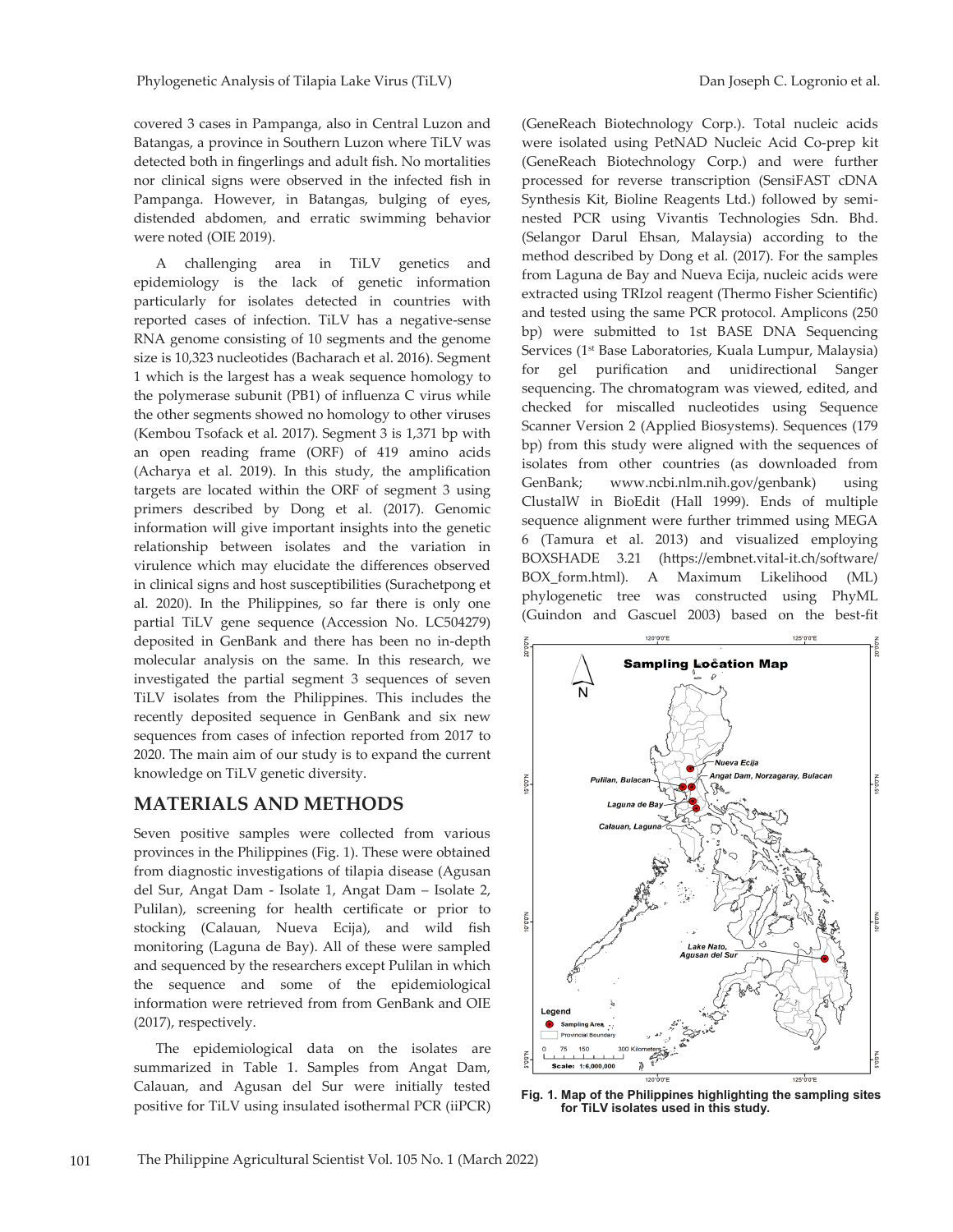|  |  |  |  |  |  | Table 1. Epidemiological data of TiLV isolates from the Philippines used in this study. |  |
|--|--|--|--|--|--|-----------------------------------------------------------------------------------------|--|
|--|--|--|--|--|--|-----------------------------------------------------------------------------------------|--|

| Sample Name<br>(Code)                         | Location                       | Region                                                                    | Stage of<br>Infected<br>Fish | Culture<br><b>Type</b> | Source of<br><b>Breeders</b>         | Clinical<br><b>Signs</b>                                                                                                | Histopathology                                                                 | <b>Estimated</b><br><b>Mortality</b> | Detection<br>Method/s                                                               | <b>GenBank</b><br>Accession<br>Number* |
|-----------------------------------------------|--------------------------------|---------------------------------------------------------------------------|------------------------------|------------------------|--------------------------------------|-------------------------------------------------------------------------------------------------------------------------|--------------------------------------------------------------------------------|--------------------------------------|-------------------------------------------------------------------------------------|----------------------------------------|
|                                               |                                |                                                                           |                              |                        |                                      | Daily mortalities<br>observed after<br>stocking<br>Erratic swimming<br>behavior, haemor-                                |                                                                                |                                      | Insulated<br>isothermal<br>PCR (iiPCR)                                              |                                        |
| Agusan del<br>Sur<br>(AGS)                    | Lake Nato<br>Agusan del<br>Sur | CARAGA (Region<br>XIII)                                                   | Adult                        | Cage<br>culture        | Nueva Ecija                          | rhages, exopthal-<br>mia, abdominal<br>distention, ulcera-<br>tions, scale loss<br>and fin rot                          | Not done                                                                       | 50-70%                               | (GeneReach<br>Biotech. Corp.) OK274112<br>Semi-nested<br>PCR (Dong et<br>al., 2017) |                                        |
|                                               |                                |                                                                           |                              |                        |                                      | Parasitic infesta-<br>tion (Trichodina<br>spp.; gill flukes)<br>Subclinical                                             |                                                                                |                                      |                                                                                     |                                        |
| Nueva Ecija<br>(NE)                           | Nueva<br>Ecija                 | Central Luzon<br>(Region III)                                             | Fry                          | Hatchery               | Nueva Ecija                          | Parasitic infesta-<br>tion<br>(Trichodina spp.<br>in mucus only)                                                        | Not done                                                                       | None                                 | Semi-nested<br>PCR (Dong et OK274110<br>al., 2017)                                  |                                        |
| Laguna de<br>Bay (LDB)                        | Laguna de<br>Bay               | CALABARZON<br>(Region IV-A)<br><b>NCR</b><br>(National Capital<br>Region) | Adult                        | Wild                   | Laguna de<br>Bay, Nueva<br>Ecija     | Subclinical                                                                                                             | Suspected<br>inclusion bodies<br>in the liver                                  | None                                 | Semi-nested<br>PCR (Dong et OK274111<br>al., 2017)<br><b>iiPCR</b>                  |                                        |
| Calauan<br>(CAL)                              | Calauan.<br>Laguna             | CALABARZON<br>(Region IV-A)                                               | Fingerlings                  | Hatchery               | Nueva Ecija                          | Subclinical                                                                                                             | Not done                                                                       | None                                 | Semi-nested<br>PCR (Dong et<br>al., 2017)                                           | OK274115                               |
| Pulilan**<br>(PUL)                            | Pulilan,<br>Bulacan            | Central Luzon<br>(Region III)                                             | Fingerlings                  | Nursery                | Nueva Ecija                          | Elevated mortality<br>after 15 days of<br>stocking reaching<br>approximately<br>25%<br>Bulging of eyes<br>and distended | Eosinophilic<br>intracytoplasmic<br>inclusion bodies<br>in liver and<br>spleen | 34%                                  | <b>iiPCR</b><br>Semi-nested<br>PCR (Dong et<br>al., 2017)                           | LC504279                               |
| Angat Dam<br>Isolate 1<br>(ANG1)<br>Angat Dam | Norzagaray,<br>Bulacan         | Central Luzon<br>(Region III)                                             | Juvenile &<br>adult          | Wild                   | Nueva Ecija,<br>Laguna, Bu-<br>lacan | abdomen<br>Bulging of eyes<br>and distended<br>abdomen                                                                  | Eosinophilic<br>intracytoplasmic<br>inclusion bodies<br>in the liver           | 28-33%                               | <b>iiPCR</b><br>Semi-nested<br>PCR (Dong et OK274114                                | OK274113                               |
| <b>Isolate 2</b><br>(ANG2)                    |                                |                                                                           |                              |                        |                                      |                                                                                                                         |                                                                                |                                      | al., 2017)                                                                          |                                        |

\*GenBank accession numbers of partial segment 3 sequences amplified from TiLV samples detected in this study

\*\*In this sample, sequence and epidemiological information except histopathological findings and source of breeders were retrieved from GenBank and OIE (2017), respectively.

substitution model determined by FindModel (http:// www.hiv.lanl.gov/content/sequence/findmodel/

# **RESULTS AND DISCUSSION**

findmodel .html) and confidence in the nodes was assessed by bootstrapping (1,000 reiterations). The ML tree was viewed using FigTree v1.4.4.exe (Rambaut 2018) and rerooted using the outgroup (Influenza A virus; GenBank MT318434.1). ExPaSy translate tool (http:// expasy.org/tools/dna.html) was used to deduce amino acid sequences. All new sequences were deposited in the GenBank under accession numbers OK274110 to OK274115.

Results showed that the seven TiLV isolates from the Philippines can be divided into three phylogenetic groups based on the ML tree generated using a 179 bp fragment of segment 3 (Fig. 2). Group 1 composed of Laguna de Bay, Agusan del Sur, and Nueva Ecija isolates while Group 2 comprised of Pulilan and Calauan isolates. The Angat Dam isolates formed a separate clade under Group 3. Group 3 isolates had the highest number of nucleotide substitutions (Fig. 3-A).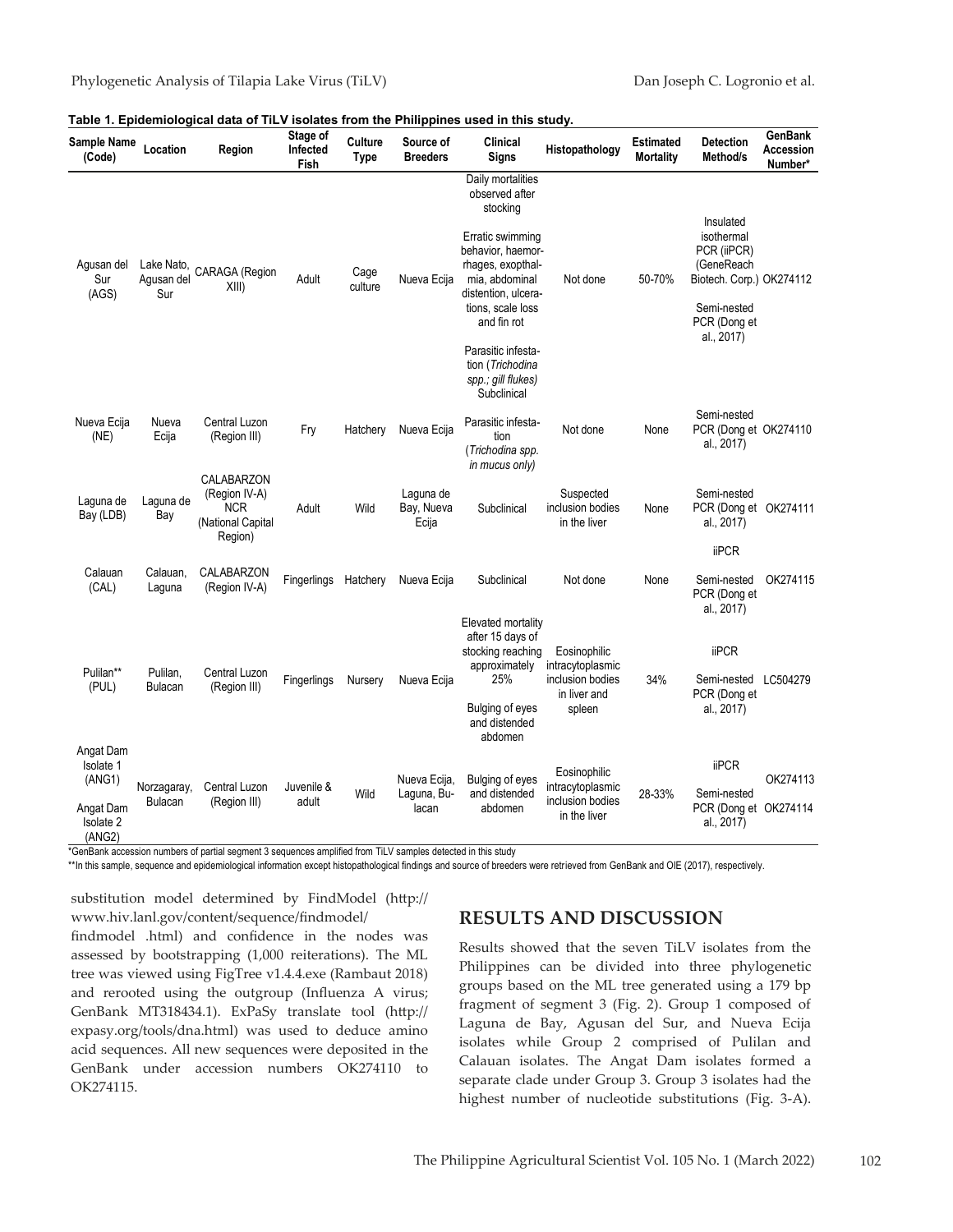

#### **Fig. 2. Maximum Likelihood phylogenetic tree generated from 179 bp sequences within segment 3. ML tree was constructed using PhyML based on Kimura 2- parameter model plus gamma (discrete gamma model; 4 categories; gamma shape parameter = 0.240). The numbers on the branches represent bootstrap values expressed in percentage out of 1,000 replicates. Values with > 50% were shown.**

All eight mutations (positions 16, 25, 40, 52, 76, 79, 116, 139) were unique to the group although only one of these was non-synonymous. Group 1 and 2 had two (positions 4, 55) and three (positions 11, 85, 130) nucleotide substitutions that were unique to the group, respectively. There were amino acid residues unique for Group 2 and 3 namely arginine (position 4) and serine (position 39), respectively (Fig. 3-B). The specific bootstrap support values for Group 1, Group 2, and Group 3 clades were 50.4%, 77.7%, and 81.1%, respectively. Moreover, it can be inferred from the ML tree that Groups 1 and 3 had a closer genetic relationship with Egyptian isolates.

We also studied the possible relationship between the phylogenetic groups and epidemiological data, specifically the geographic location and mortality rates observed in the naturally infected samples. Isolates classified under Groups 1 and 2 were scattered in various provinces in the country. In Group 1, for instance, Nueva Ecija and Agusan del Sur clustered together in one clade with a bootstrap support value of 85.1%. Nueva Ecija is a province located in the northern part of the Philippines while the latter is situated in the southernmost region (Fig. 1). According to BFAR, there were transports of tilapia from Nueva Ecija to Agusan del Sur. Variation in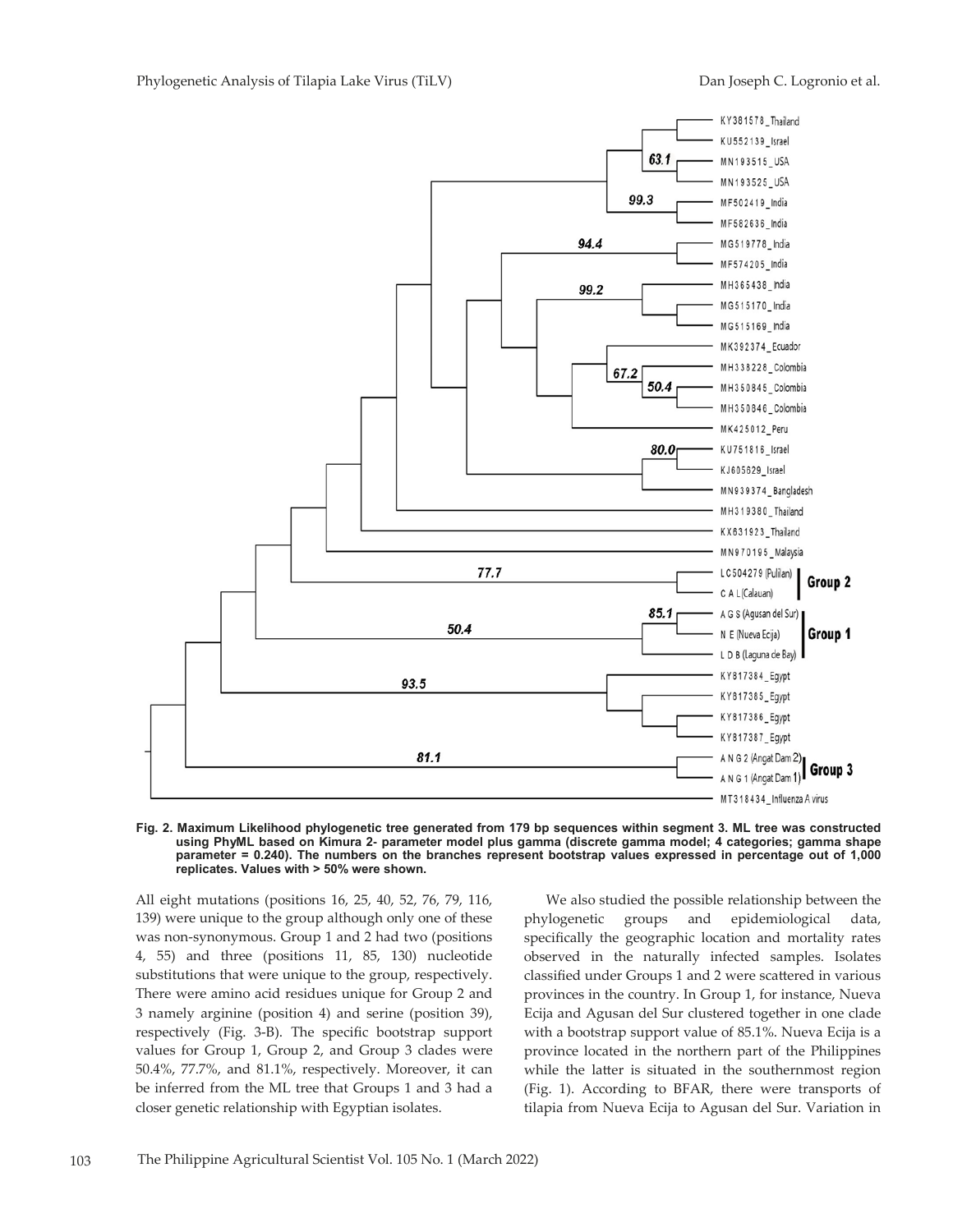# Figure 3 - A



**Fig. 3. Multiple sequence alignment of nucleotide (3-A) and deduced amino acid sequences (3-B) among TiLV isolates from the Philippines based on the 179 bp sequences within segment 3. The alignment was produced with ClustalW and edited with Boxshade. The conserved regions are highlighted in black whereas changes in nucleotides and amino acids are highlighted in white and grey.**

mortality rates was observed for different phylogenetic groups. Groups 1 and 2 were detected from diseases with estimated mortality of 50-70% (Agusan del Sur) and 34% (Pulilan), respectively; whereas, Angat Dam recorded an estimated mortality of 28-33%. Variation in fish mortality has been reported for TiLV (Surachetpong et al. 2020). This is maybe due to the genetic diversity of the virus isolates, host susceptibility, environmental factors, coinfection, or a combination of these (Jansen et al. 2019). In this study, poor environmental conditions contributed to the fish mortality as extremely warm weather, episodes

of rainfall, turbid, and low water levels were noted in the case history for the disease outbreak area. These conditions may induce a stress response making tilapia more susceptible to the virus. Tilapia's age and genotype may also influence the observed mortality. Similarly, TiLV was detected in Egypt and Israel during the hot season in which mass mortalities of tilapia were observed (Eyngor et al. 2014; Nicholson et al. 2017). Bangladesh also noted that the majority of the TiLV outbreaks occurred during months with wide temperature fluctuations brought about by sudden heavy rainfall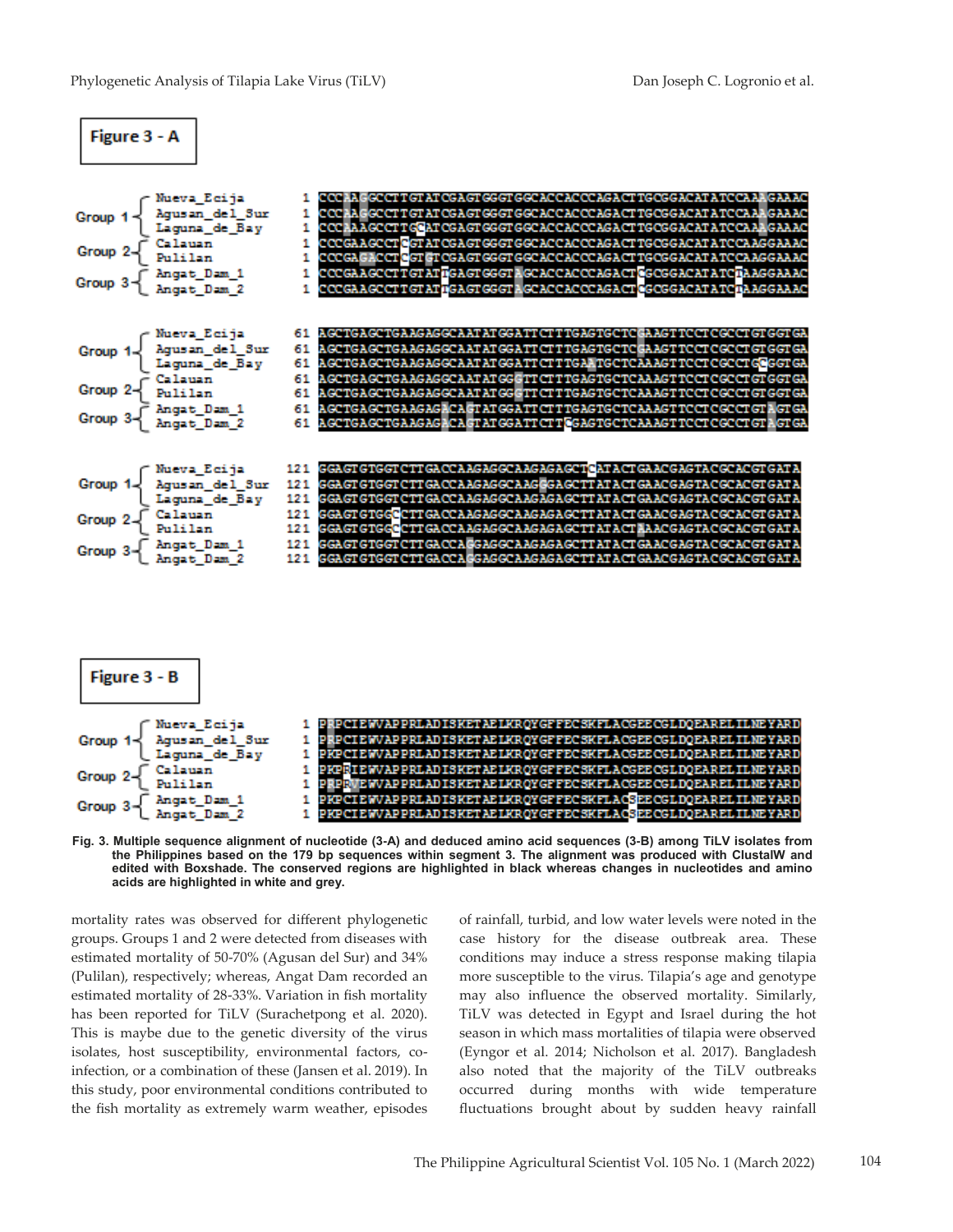(Debnath et al. 2020). Although, other factors such as tilapia strains (Ferguson et al. 2014), co-infection with bacteria (Nicholson et al. 2017; Amal et al. 2018; Nicholson et al. 2020) and other pathogens could play a role in morbidity and mortality.

TiLV genome was detected in subclinical fish (Table 1). It has been noted that TiLV was detected in fish obtained from a tilapia breeding center. This may suggest the possibility of TiLV pathway transmission from a breeding center to a farm with uninfected fish stocks. Hence, it is strongly recommended that comprehensive protocols for screening tilapia stocks such as the use of a highly sensitive diagnostic test, certification of tilapia hatcheries, active surveillance, and biosecurity measures be strictly implemented. Furthermore, tilapia hatcheries should ensure that their potential and current breeding stocks are tested for TiLV since previous studies demonstrated vertical transmission of the virus (Dong et al. 2020; Yamkasem et al. 2019). This is to prevent the production and dissemination of infected fry for use by small-scale farmers.

### **CONCLUSION**

Studying genetic diversity of TiLV isolates in the country is imperative for the prevention and control of the disease. The identification of the three phylogenetic groups of the virus has significant implications for the future development of diagnostic kits, vaccines, and genetic improvement programs selecting for disease resistance. Further work must also focus on the investigation of genetic variation, origin, and transmission of TiLV in wild and domesticated tilapias in the Philippines based on whole-genome sequencing.

### **ACKNOWLEDGEMENT**

This work was funded by SEAFDEC/AQD. The authors would like to express their sincere thanks to BFAR Fish Health Laboratory especially Ms. Ma. Eliza Ann Mayor for her assistance in laboratory records retrieval.

### **REFERENCES CITED**

- ACHARYA V, CHAKRABORTY HJ, ROUT AK, BALABANTARAY S, BEHERA BK, DAS BK. 2019. Structural characterization of open reading frameencoded functional genes from tilapia lake virus (TiLV). Mol Biotechnol. 61(12):945–957. doi:10.1007/ s12033-019-00217-y.
- AHASAN, MS, KELEHER W, GIRAY C, PERRY B, SURACHETPONG W, NICHOLSON P, AL-HUSSINEE L, SUBRAMANIAM K, WALTZEK TB. 2020. Genomic characterization of tilapia lake virus isolates recovered from moribund Nile tilapia

(*Oreochromis niloticus*) on a farm in the United States. Microbiol Resour Announc. 9(4):e01368-19. doi:10.1128/MRA.01368-19.

- AMAL MNA, KOH CB, NURLIYANA M, SUHAIBA M, NOR-AMALINA Z, SANTHA S, DIYANA-NADHIRAH KP, YUSOF MT, INA-SALWANY MY, ZAMRI-SAAD M. 2018. A case of natural co-infection of Tilapia Lake Virus and Aeromonas veronii in a Malaysian red hybrid tilapia (*Oreochromis niloticus × O. mossambicus*) farm experiencing high mortality. Aquaculture. 485:12–16. doi:10.1016/ j.aquaculture.2017.11.019.
- BACHARACH E, MISHRA N, BRIESE T, ZODY MC, KEMBOU TSOFACK JE, ZAMOSTIANO R, BERKOWITZ A, NG J, NITIDO A, CORVELO A, ET AL. 2016. Characterization of a novel orthomyxo-like virus causing mass die-offs of tilapia. Mbio. 7 (2):e00431-16. doi:10.1128/mBio.00431-16.
- BEHERA BK, PRADHAN PK, SWAMINATHAN TR, SOOD N, PARIA P, DAS A, VERMA DK, KUMAR R, YADAV MK, DEV AK, ET AL. 2018. Emergence of tilapia lake virus associated with mortalities of farmed Nile tilapia *Oreochromis niloticus* (Linnaeus 1758) in India. Aquaculture. 484:168–174. doi:10.1016/ j.aquaculture.2017.11.025.
- DEBNATH PP, DELAMARE-DEBOUTTEVILLE J, JANSEN MD, PHIWSAIYA K, DALIA A, HASAN MA, SENAPIN S, MOHAN CV, DONG HT, RODKHUM C. 2020. Two-year surveillance of tilapia lake virus (TiLV) reveals its wide circulation in tilapia farms and hatcheries from multiple districts of Bangladesh. J Fish Dis. 43(11):1381–1389. doi:10.1111/ jfd.13235.
- DONG HT, SENAPIN S, GANGNONNGIW W, NGUYEN VV, RODKHUM C, DEBNATH PP, DELAMARE-DEBOUTTEVILLE J, MOHAN CV. 2020. Experimental infection reveals transmission of tilapia lake virus (TiLV) from tilapia broodstock to their reproductive organs and fertilized eggs. Aquaculture. 515:734541. doi:10.1016/ j.aquaculture.2019.734541.
- DONG HT, SIRIROOB S, MEEMETTA W, SANTIMANAWONG W, GANGNONNGIW W, PIRARAT N, KHUNRAE P, RATTANAROJPONG T, VANICHVIRIYAKIT R, SENAPIN S. 2017. Emergence of tilapia lake virus in Thailand and an alternative semi-nested RT-PCR for detection. Aquaculture. 476:111–118. doi:10.1016/ j.aquaculture.2017.04.019.